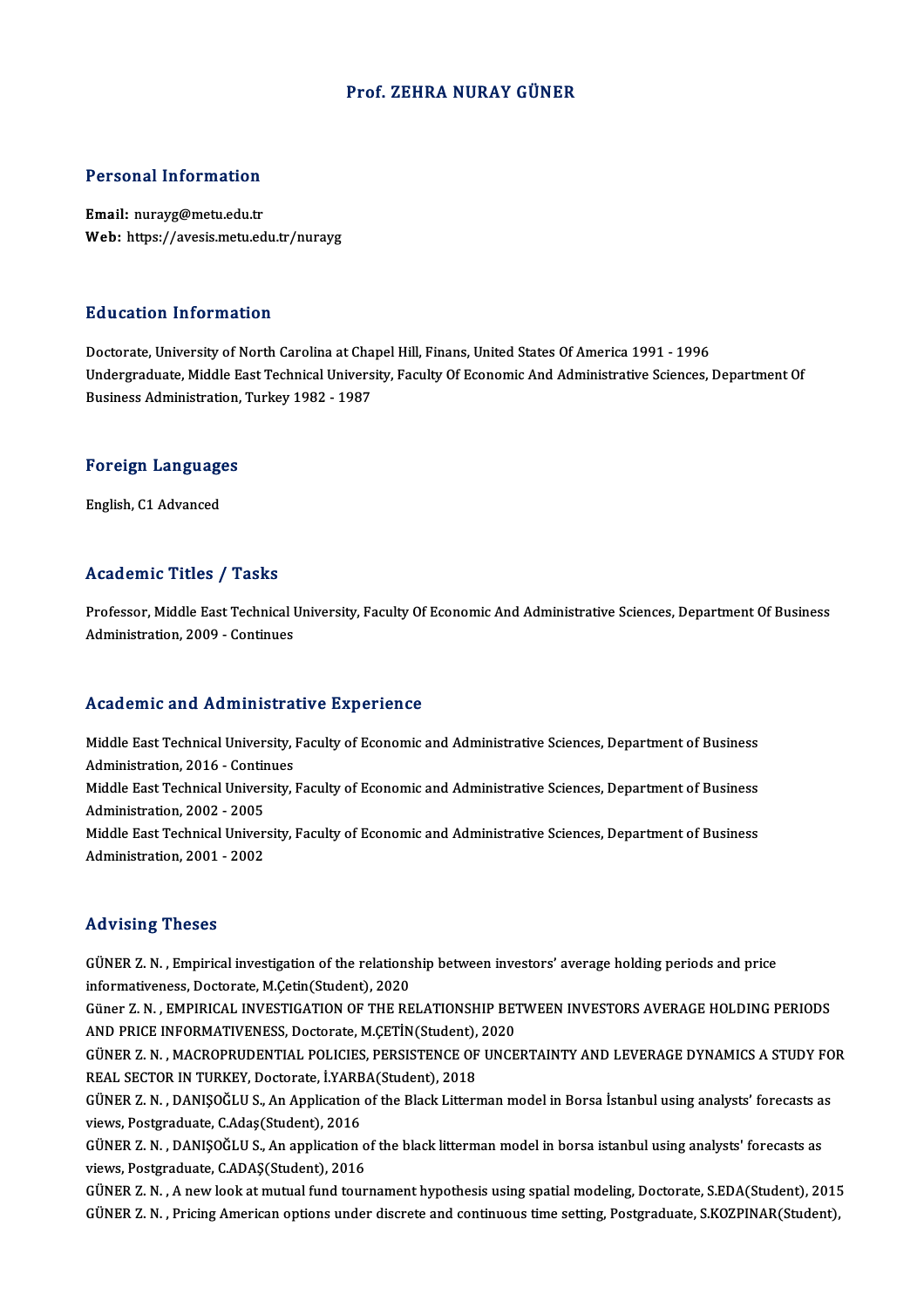2013

2013<br>GÜNER Z. N. , An analysis of the performance of investment companies: Evidence from the İstanbul Stock Exchange,<br>Restanaduate, R SULTANOV(Student), 2010 2013<br>GÜNER Z. N. , An analysis of the performanc<br>Postgraduate, R.SULTANOV(Student), 2010<br>GÜNER Z. N. , Return performance of insider Postgraduate, R.SULTANOV(Student), 2010

GÜNER Z. N. , Return performance of insider transactions: Evidence from the Istanbul Stock Exchange, Postgraduate,<br>Ç.TAHAOĞLU(Student), 2009 GÜNER Z. N. , Return performance of insider transactions: Evidence from the Istanbul Stock Exchange, Postgraduate,<br>Ç.TAHAOĞLU(Student), 2009<br>GÜNER Z. N. , The validity of the relative purchasing power parity and the uncove

Ç.TAHAOĞLU(Student), 2009<br>GÜNER Z. N. , The validity of the relative purchasing power parity and the l<br>dollar/euro exchange rate, Postgraduate, P.BERBEROĞLU(Student), 2004<br>CÜNER Z. N. ...The role of foreign investors in th GÜNER Z. N. , The validity of the relative purchasing power parity and the uncovered interest rate parity theories<br>dollar/euro exchange rate, Postgraduate, P.BERBEROĞLU(Student), 2004<br>GÜNER Z. N. , The role of foreign inve

dollar/euro exchange rate, Postgraduate, P.BERBEROĞLU(Student), 2004<br>GÜNER Z. N. , The role of foreign investors in the İstanbul Stock Exchange, Postgraduate, M.Usta(Student), 2003<br>GÜNER Z. N. , The Role of forign investor GÜNER Z. N. , The role of foreign investors in the İstanbul Stock Exchange, Postgraduate, M.Usta(Student), 2003<br>GÜNER Z. N. , The Role of forign investors in the İstanbul Stock exchange, Postgraduate, M.USTA(Student), 2003 GÜNER Z. N. , Cross-section of stock returns on the İstanbul stock exchange, Postgraduate, N.VOLKAN(Student), 2003<br>Articles Published in Journals That Entered SCI, SSCI and AHCI Indexes

rticles Published in Journals That Entered SCI, SSCI and AHCI Indexes<br>I. For the love of the environment: An analysis of Green versus Brown bonds during the COVID-19<br>nandamis For the lot<br>pandemic<br>Hagëmanai pandemic<br>Hacıömeroğlu H., DANIŞOĞLU S., GÜNER Z. N. pandemic<br>Hacıömeroğlu H., DANIŞOĞLU S., GÜNER Z. N.<br>Finance Research Letters, 2021 (Journal Indexed in SCI Expanded)<br>Lavenage dynamics: De finangial davelarment and gavennm

- Hacıömeroğlu H., DANIŞOĞLU S., GÜNER Z. N.<br>Finance Research Letters, 2021 (Journal Indexed in SCI Expanded)<br>II. Leverage dynamics: Do financial development and government leverage matter? Evidence from a<br>major developi Finance Research Letters, 2021<br>Leverage dynamics: Do fina<br>major developing economy<br><sup>Varba L. CÜNER 7 N</sup> Leverage dynamics<br>major developing e<br>Yarba I., GÜNER Z. N.<br>EMBIRICAL ECONOM major developing economy<br>Yarba I., GÜNER Z. N.<br>EMPIRICAL ECONOMICS, vol.59, no.5, pp.2473-2507, 2020 (Journal Indexed in SSCI) Yarba I., GÜNER Z. N.<br>EMPIRICAL ECONOMICS, vol.59, no.5, pp.2473-2507, 202<br>III. Do price limits help control stock price volatility?<br>DANISOČLUS CÜNER Z. N
- EMPIRICAL ECONOMICS, vol<br>Do price limits help cont<br>DANIŞOĞLU S., GÜNER Z. N.<br>ANNAI S.OE OPERATIONS P. Do price limits help control stock price volatility?<br>DANIŞOĞLU S., GÜNER Z. N.<br>ANNALS OF OPERATIONS RESEARCH, vol.260, pp.129-157, 2018 (Journal Indexed in SCI)<br>International Evidence en Bisk Taking by Banks Around the Clo DANIŞOĞLU S., GÜNER Z. N.<br>ANNALS OF OPERATIONS RESEARCH, vol.260, pp.129-157, 2018 (Journal Indexed in SCI)<br>IV. International Evidence on Risk Taking by Banks Around the Global Financial Crisis<br>DANISOČLU S. CÜNER Z. N. AYA
- ANNALS OF OPERATIONS RESEARCH, vol.260, pp.129-157,<br>International Evidence on Risk Taking by Banks Aro<br>DANIŞOĞLU S., GÜNER Z. N. , AYAYDIN HACIÖMEROĞLU H.<br>EMERCING MARKETS EINANCE AND TRADE vol.54 no.9 r IV. International Evidence on Risk Taking by Banks Around the Global Financial Crisis<br>DANIŞOĞLU S., GÜNER Z. N. , AYAYDIN HACIÖMEROĞLU H.<br>EMERGING MARKETS FINANCE AND TRADE, vol.54, no.9, pp.1946-1962, 2018 (Journal Indexe DANIŞOĞLU S., GÜNER Z. N. , AYAYDIN HACIÖMEROĞLU H.<br>EMERGING MARKETS FINANCE AND TRADE, vol.54, no.9, pp.1946-1962, 2018<br>V. Commercial Real Estate, Information Production and Market Activity<br>Doume D. H. CÜNER Z. N
- EMERGING MARKETS FIN.<br>Commercial Real Estate<br>Downs D. H. , GÜNER Z. N.<br>JOUPNAL OF PEAL ESTATI Commercial Real Estate, Information Production and Market Activity<br>Downs D. H. , GÜNER Z. N.<br>JOURNAL OF REAL ESTATE FINANCE AND ECONOMICS, vol.46, no.2, pp.282-298, 2013 (Journal Indexed in SSCI)<br>Information Producers and Downs D. H., GÜNER Z. N.<br>JOURNAL OF REAL ESTATE FINANCE AND ECONOMICS, vol.46, no.2, pp.282-298, 20<br>VI. Information Producers and Valuation: Evidence from Real Estate Markets<br>Downs D. H., GÜNER Z. N.
- **JOURNAL OF REAL ESTAT<br>Information Producers<br>Downs D. H., GÜNER Z. N.**<br>JOUPNAL OF PEAL ESTATI Information Producers and Valuation: Evidence from Real Estate Markets<br>Downs D. H. , GÜNER Z. N.<br>JOURNAL OF REAL ESTATE FINANCE AND ECONOMICS, vol.44, pp.167-183, 2012 (Journal Indexed in SSCI)<br>Evidence on the evitant and Downs D. H. , GÜNER Z. N.<br>JOURNAL OF REAL ESTATE FINANCE AND ECONOMICS, vol.44, pp.167-183, 2012 (Journal Indexed in SSCI)<br>VII. Evidence on the extent and potential sources of long memory in US Treasury security return

# JOURN<br><mark>Evider</mark><br>yields<br>Cennel Evidence on the extent and potential so<br>yields<br>Connolly R. A. , Guner Z. N. , Hightower K. N.<br>JOUPMAL OF MONEY CREDIT AND PANKING

yields<br>Connolly R. A. , Guner Z. N. , Hightower K. N.<br>JOURNAL OF MONEY CREDIT AND BANKING, vol.39, pp.689-702, 2007 (Journal Indexed in SSCI) Connolly R. A., Guner Z. N., Hightov<br>JOURNAL OF MONEY CREDIT AND F<br>VIII. On the quality of FFO forecasts<br>Doume D. H., Guner Z. N.

**JOURNAL OF MONEY CRE<br>On the quality of FFO**<br>Downs D. H. , Guner Z. N.<br>JOUPNAL OF PEAL ESTA? Downs D. H. , Guner Z. N.<br>JOURNAL OF REAL ESTATE RESEARCH, vol.28, no.3, pp.257-274, 2006 (Journal Indexed in SSCI) Downs D. H., Guner Z. N.<br>JOURNAL OF REAL ESTATE RESEARCH, vol.28, no.3, pp.257-274, 2006 (Journal Indexed<br>IX. Economic uncertainty and credit crunch - Evidence from an emerging market<br>Phoedes S. Cuner 7.

**JOURNAL OF REAL E<br>Economic uncertai<br>Rhoades S., Guner Z.<br>EMERCINC MARKET** Economic uncertainty and credit crunch - Evidence from an emerging market<br>Rhoades S., Guner Z.<br>EMERGING MARKETS FINANCE AND TRADE, vol.39, no.4, pp.5-23, 2003 (Journal Indexed in SSCI)<br>Information and volatility. Evidence Rhoades S., Guner Z.<br>EMERGING MARKETS FINANCE AND TRADE, vol.39, no.4, pp.5-23, 2003<br>X. Information and volatility - Evidence from an emerging market<br>Guner N., Onder Z.

# EMERGING MARKE<br>Information and<br>Guner N., Onder Z.<br>EMERCING MARKE

Information and volatility - Evidence from an emerging market<br>Guner N., Onder Z.<br>EMERGING MARKETS FINANCE AND TRADE, vol.38, no.6, pp.26-46, 2002 (Journal Indexed in SSCI)<br>The conditioned impact of recession news: A time s

## Guner N., Onder Z.<br>EMERGING MARKETS FINANCE AND TRADE, vol.38, no.6, pp.26-46, 2002 (Journal Indexed in SSCI)<br>XI. The conditioned impact of recession news: A time-series analysis of economic communication in the<br>United Sta EMERGING MARKETS FINAN<br>The conditioned impact of<br>United States, 1987-1996<br>Wu H. Stavanson B. Chan H. The conditioned impact of recessi<br>United States, 1987-1996<br>Wu H., Stevenson R., Chen H., Guner Z.<br>INTERNATIONAL JOURNAL OF BURLIC

United States, 1987-1996<br>Wu H., Stevenson R., Chen H., Guner Z.<br>INTERNATIONAL JOURNAL OF PUBLIC OPINION RESEARCH, vol.14, no.1, pp.19-36, 2002 (Journal Indexed in SSCI)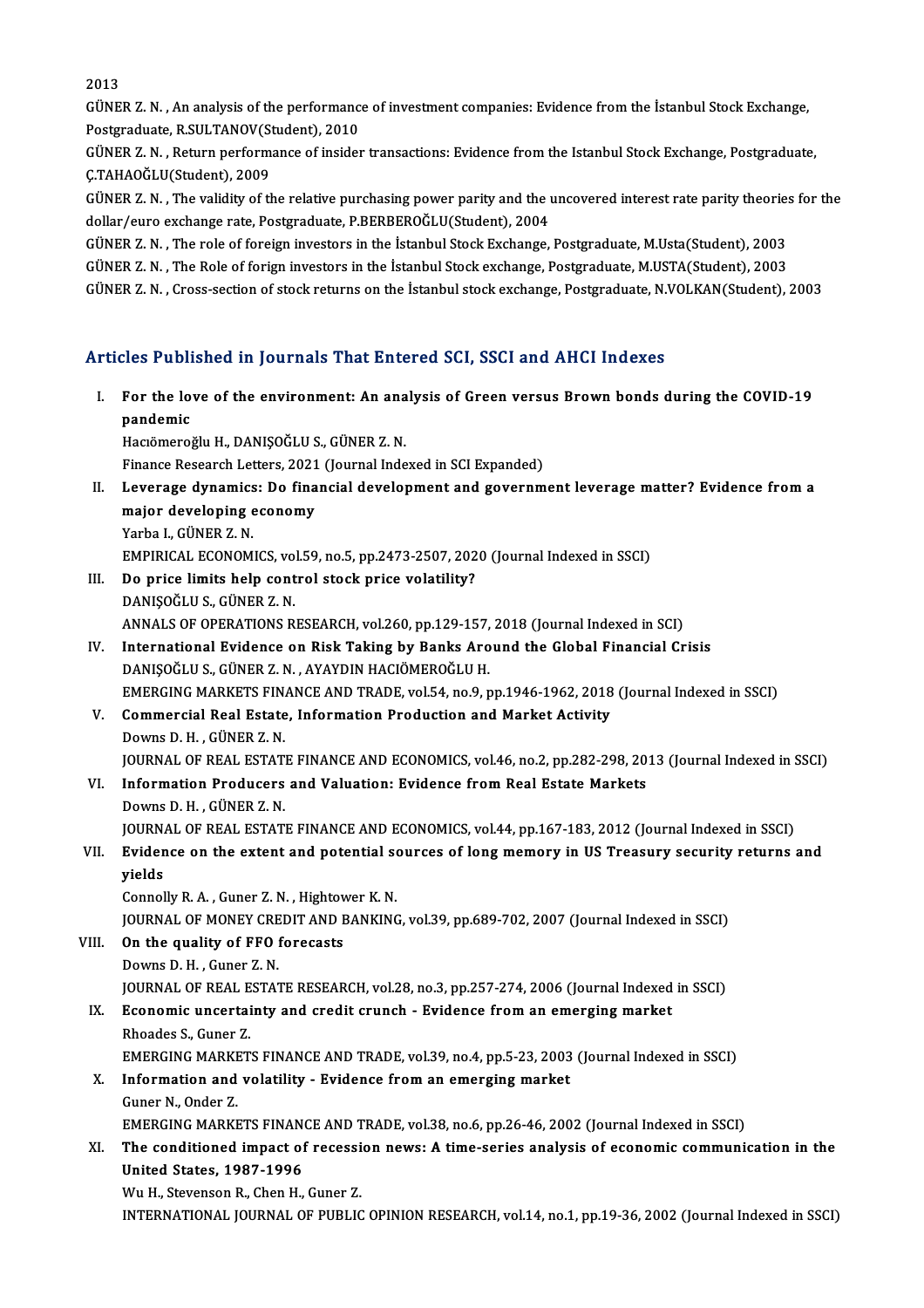- XII. Why do REIT prices change? The information content of Barron's "The Ground Floor"<br>Devine D. Cuper 7, Hartroll D. Terree M Why do REIT prices change? The info<br>Downs D., Guner Z., Hartzell D., Torres M.<br>JOUPNAL OF PEAL FSTATE FINANCE AND Why do REIT prices change? The information content of Barron's "The Ground Floor"<br>Downs D., Guner Z., Hartzell D., Torres M.<br>JOURNAL OF REAL ESTATE FINANCE AND ECONOMICS, vol.22, no.1, pp.63-80, 2001 (Journal Indexed in SS Downs D., Guner Z., Hartzell D., Torres M.<br>JOURNAL OF REAL ESTATE FINANCE AND ECONOMICS, vol.22, no.1, pp.63-80, 2001 (Journal Indexed in SS)<br>XIII. Investment analysis, price formation and neglected firms: Does real estate
- **JOURNAL OF REAL<br>Investment analy<br>Downs D., Guner Z.<br>PEAL ESTATE ECON** Investment analysis, price formation and neglected firms: Does real estate<br>Downs D., Guner Z.<br>REAL ESTATE ECONOMICS, vol.28, no.4, pp.549-579, 2000 (Journal Indexed in SSCI)<br>Capital distribution polisy and information asym

- Downs D., Guner Z.<br>REAL ESTATE ECONOMICS, vol.28, no.4, pp.549-579, 2000 (Journal Indexed in SSCI)<br>XIV. Capital distribution policy and information asymmetry: A real estate market perspective<br>Downs D. Guner 7, Petterson G REAL ESTATE ECONOMICS, vol.2<br>Capital distribution policy an<br>Downs D., Guner Z., Patterson G.<br>JOUPMAL OF PEAL ESTATE FINA Capital distribution policy and information asymmetry: A real estate market perspective<br>Downs D., Guner Z., Patterson G.<br>JOURNAL OF REAL ESTATE FINANCE AND ECONOMICS, vol.21, no.3, pp.235-250, 2000 (Journal Indexed in SSCI Downs D., Guner Z., Patterson G.<br>JOURNAL OF REAL ESTATE FINANCE AND ECONOMICS, vol.21, no.3, pp.235-250, 2000 (<br>XV. Is the information deficiency in real estate evident in public market trading?<br>Downs D. Cuner 7
- **JOURNAL OF REAL<br>Is the information<br>Downs D., Guner Z.<br>PEAL ESTATE ECON** Is the information deficiency in real estate evident in public market tradin<sub>i</sub><br>Downs D., Guner Z.<br>REAL ESTATE ECONOMICS, vol.27, no.3, pp.517-541, 1999 (Journal Indexed in SSCI) REAL ESTATE ECONOMICS, vol.27, no.3, pp.517-541, 1999 (Journal Indexed in SSCI)<br>Articles Published in Other Journals

rticles Published in Other Journals<br>I. Uncertainty, macroprudential policies and corporate leverage: Firm-level evidence<br>Yarba L. CÜNER Z. N Yarba I., Günenca III.<br>Uncertainty, macro<br>Yarba I., GüNER Z. N.<br>CENTRAL PANK PEV Uncertainty, macroprudential policies and corporate leverage: Firm-lev<br>Yarba I., GÜNER Z. N.<br>CENTRAL BANK REVIEW, vol.20, no.2, pp.33-42, 2020 (Journal Indexed in ESCI)<br>An Investigation of Betunne to Insider Transastions E Yarba I., GÜNER Z. N.<br>CENTRAL BANK REVIEW, vol.20, no.2, pp.33-42, 2020 (Journal Indexed in ESCI)<br>II. An Investigation of Returns to Insider Transactions Evidence from the Istanbul Stock Exchange

CENTRAL BANK REVIEW, vol.20, no.2, pp.33-42, 2020 (Journal Indexed in ESCI)

- Boğaziçi Journal of Economics and Administrative Sciences, vol.25, pp.57-77, 2011 (Other Refereed National Journals) Çağdaş T., GÜNER Z. N.
- Boğaziçi Journal of Economics and Administrative Sciences, vol.25, pp.57-77, 2011<br>Journals)<br>III. Investor Sentiment and Closed End Fund Puzzle in an Emerging Market<br>CÜNER Z.N. KAVACETIN N.V. Journals)<br>Investor Sentiment and Clo:<br>GÜNER Z. N. , KAYAÇETİN N. V.<br>METU Dovelopment Studies ve Investor Sentiment and Closed End Fund Puzzle in an Emerging Market<br>GÜNER Z. N., KAYAÇETİN N. V.<br>METU Development Studies, vol.35, pp.165-195, 2009 (Other Refereed National Journals)<br>A Note on Cross Sestion of Stock Petuun

## GÜNER Z. N., KAYAÇETİN N. V.<br>METU Development Studies, vol.35, pp.165-195, 2009 (Other Refereed National Jou<br>IV. A Note on Cross Section of Stock Returns on the Istanbul Stock Exchange<br>KAYACETİN N. V., GÜNER Z. N. METU Development Studies, vo<br>A Note on Cross Section of<br>KAYAÇETİN N. V. , GÜNER Z. N.<br>Poğarici Journal of Esonomiss :

A Note on Cross Section of Stock Returns on the Istanbul Stock Exchange<br>KAYAÇETİN N. V. , GÜNER Z. N.<br>Boğaziçi Journal of Economics and Administrative Sciences, vol.27, pp.93-105, 2007 (Other Refereed National<br>Journale) KAYAÇET<br>Boğaziçi Je<br>Journals)<br>Volatilitu Boğaziçi Journal of Economics and Administrative Sciences, vol.27, pp.93-105, 2007 (Other Refereed National<br>Journals)<br>V. Volatility During Trading and Non Trading Hours Evidence from a Fully Automated Order Matching<br>Ma

Journal<mark>s</mark><br>Volatili<br>Market<br>Cünep Volatility During Trae<br>Market<br>GÜNER Z.N. , ÖNDER Z.<br>Božarisi Journal of Esox

Market<br>GÜNER Z. N. , ÖNDER Z.<br>Boğaziçi Journal of Economics and Administrative Sciences, vol.15, pp.33-48, 2001 (Other Refereed National<br>Journale) GÜNER Z.<br>Boğaziçi Je<br>Journals)<br>Price Che Boğaziçi Journal of Economics and Administrative Sciences, vol.15, pp.33-48, 2001 (Other J<br>Journals)<br>VI. Price Change and Trading Volume Relationship on the Istanbul Stock Exchange<br>CÜNEP 7 N

Journals)<br><mark>Price Chan</mark><br>GÜNER Z. N.<br>Muhasebe P. Price Change and Trading Volume Relationship on the Istanbul Stock Exchange<br>GÜNER Z. N.<br>Muhasebe Bilim Dünyası Dergisi, vol.3, pp.29-46, 2001 (Other Refereed National Journals)<br>Evaluating the Performange of Mutual Eunde He

GÜNER Z. N.<br>Muhasebe Bilim Dünyası Dergisi, vol.3, pp.29-46, 2001 (Other Refereed National Journals)<br>VII. Evaluating the Performance of Mutual Funds Using a Benchmark Independent Methodology<br>CÜNER Z. N. Turgun M Muhasebe Bilim Dünyas<br><mark>Evaluating the Perfor</mark><br>GÜNER Z. N. , Tursun M.<br>Vani Krodi Economic Boi Evaluating the Performance of Mutual Funds Using a Benchmark Independent<br>GÜNER Z. N. , Tursun M.<br>Yapı Kredi Economic Review, vol.12, pp.35-49, 2001 (Other Refereed National Journals)<br>Undepuriter Benutation and JBO Berforma

GÜNER Z. N. , Tursun M.<br>Yapı Kredi Economic Review, vol.12, pp.35-49, 2001 (Other Refereed National Journals)<br>VIII. Underwriter Reputation and IPO Performance A Reevaluation for an Emerging Market<br>CÜNER Z. N. ÖNDER Z. DANI Yapı Kredi Economic Review, vol.12, pp.35-49, 2001 (Other Refereed National Journals)<br>Underwriter Reputation and IPO Performance A Reevaluation for an Emerging<br>GÜNER Z. N. , ÖNDER Z., DANIŞOĞLU S.<br>ISE Finance Award Series, Underwriter Reputation and IPO Performance A Reevaluation for an Emerg<br>GÜNER Z. N. , ÖNDER Z., DANIŞOĞLU S.<br>ISE Finance Award Series, vol.1, pp.85-112, 2000 (Other Refereed National Journals)<br>Testing for Overreestion in Lo GÜNER Z. N. , ÖNDER Z., DANIŞOĞLU S.<br>ISE Finance Award Series, vol.1, pp.85-112, 2000 (Other Refereed National Journals)<br>IX. Testing for Overreaction in Long Term Returns Evidence from the Istanbul Stock Exchange<br>CÜNER

# **ISE Finance Award Series<br>Testing for Overreacti<br>GÜNER Z. N. , Yener M. Ş.<br>Poğazisi Journal of Esone** Testing for Overreaction in Long Term Returns Evidence from the Istanbul Stock Exchange<br>GÜNER Z. N. , Yener M. Ş.<br>Boğaziçi Journal of Economics and Administrative Sciences, vol.14, pp.51-61, 2000 (Other Refereed National<br>J

GÜNER Z. N. , Yener M. Ş.<br>Boğaziçi Journal of Economics and Administrative Sciences, vol.14, pp.51-61, 2000 (Other Refereed National<br>Journals) Boğaziçi Journal of Economics and Administrative Sciences, vol.14, pp.51-61, 2<br>Journals)<br>X. The Bid Ask Spread and its Determinants in Istanbul Stock Exchange<br>CÜNER Z.N. ÖNDER Z.

Journals)<br><mark>The Bid Ask Spread a</mark><br>GÜNER Z.N. , ÖNDER Z.<br>Istanbul Steek Exchangs GÜNER Z. N. , ÖNDER Z.<br>Istanbul Stock Exchange Review, vol.2, pp.1-20, 1998 (Other Refereed National Journals)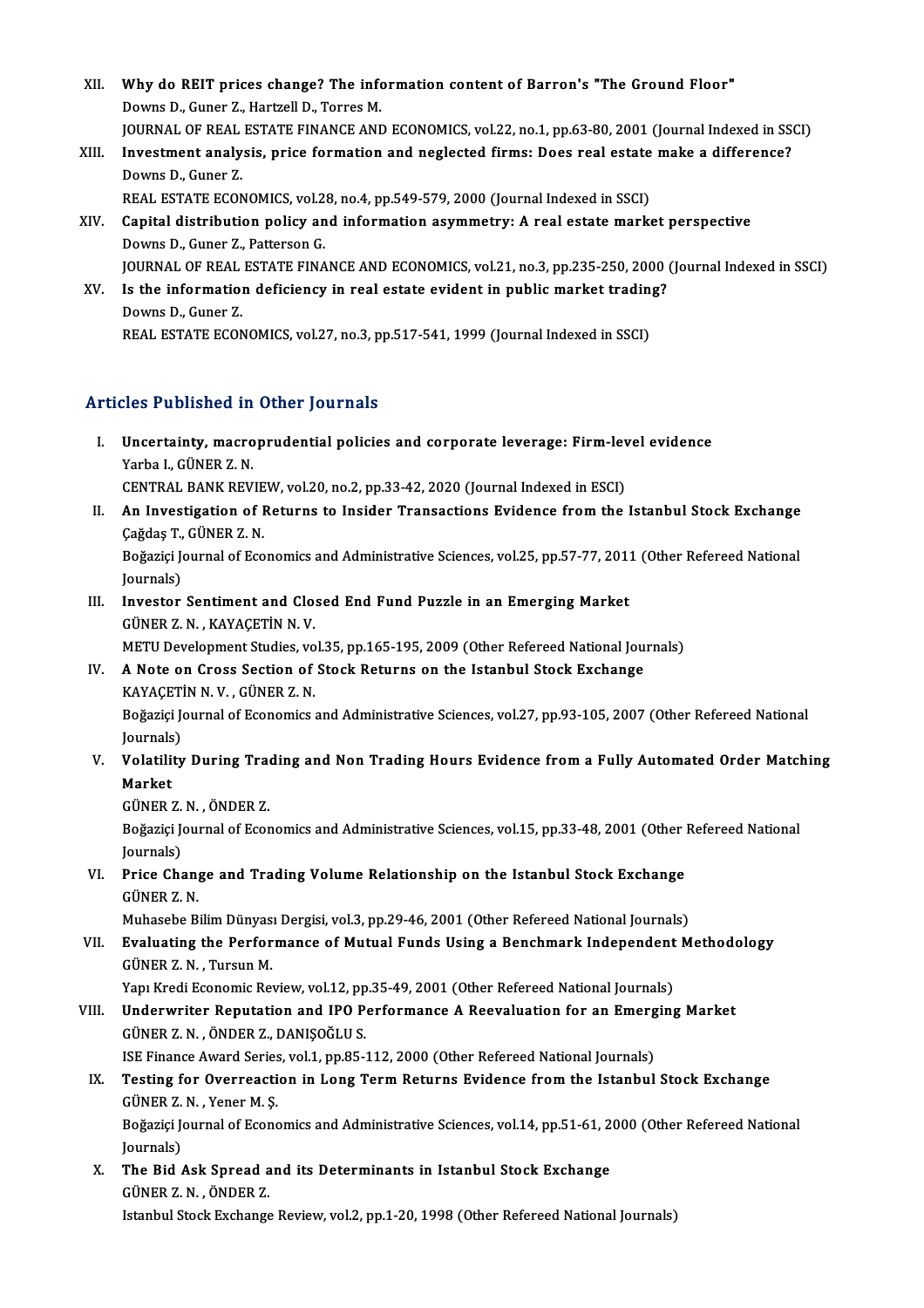XI. Interest Rates Inflation and Variability of Inflation A Case Study for Turkey<br>REPUMENT M. H. CÜNER 7 N **Interest Rates Inflation and<br>BERUMENT M. H. , GÜNER Z. N.<br>METIJ Develenment Studies vo** Interest Rates Inflation and Variability of Inflation A Case Study for Turkey<br>BERUMENT M. H. , GÜNER Z. N.<br>METU Development Studies, vol.24, pp.319-327, 1997 (Other Refereed National Journals) METU Development Studies, vol.24, pp.319-327, 1997 (Other Refereed National Journals)<br>Books & Book Chapters

OOks & Book Chapters<br>I. Underwriter Reputation and IPO Performance: A Reevaluation for an Emerging Market<br>CÜNER 7 N. ÖNDER 7, DANISOČLUS ET & DOOR GRAPEOIS<br>Underwriter Reputation and IPO P<br>GÜNER Z. N., ÖNDER Z., DANIŞOĞLUS. Underwriter Reputation and IPO Performance: A Reevaluation for an Emerging Market<br>GÜNER Z. N. , ÖNDER Z., DANIŞOĞLU S.<br>in: ISE Finance Award Series, Murad Kayacan, Editor, Istanbul Stock Exchange, İstanbul, pp.85-112, 2000

# m: ise rinance Award series, Murad Kayacan, Editor, Istanbul Stock Excha<br>Refereed Congress / Symposium Publications in Proceedings

- efereed Congress / Symposium Publication<br>I. The Agency Cost of Investing in Ethical Funds<br>Avaidin Hagamarağlu H. Danisağlu S. Günen 7 N I. The Agency Cost of Investing in Ethical Funds<br>Ayaydın Hacıömeroğlu H., Danışoğlu S., Güner Z. N. International Social Innovation Research Conference, Sheffield, United Kingdom, 1 - 03 September 2020 II. The True Colors of Ethical Funds Danışoğlu S., Güner Z. N., Ayaydın Hacıömeroğlu H. The True Colors of Ethical Funds<br>Danışoğlu S., Güner Z. N. , Ayaydın Hacıömeroğlu H.<br>International Social Innovation Research Conference, Glasgow, United Kingdom, 2 - 04 September 2019<br>The Crass is Greener on the Other Sid Danışoğlu S., Güner Z. N. , Ayaydın Hacıömeroğlu H.<br>International Social Innovation Research Conference, Glasgow, United Kingdom, 2 - 04 September 2019<br>III. The Grass is Greener on the Other Side: Comparison of For-Profit
- International Social Innovation Research Conference, Glasg<br>The Grass is Greener on the Other Side: Comparisor<br>DANIŞOĞLU S., GÜNER Z. N. , AYAYDIN HACIÖMEROĞLU H.<br>10th International Social Innovation Besearch Conference The Grass is Greener on the Other Side: Comparison of For-Profit and Bl<br>DANIŞOĞLU S., GÜNER Z. N. , AYAYDIN HACIÖMEROĞLU H.<br>10th International Social Innovation Research Conference, 3 - 05 September 2018<br>Chaise of Einangin DANIŞOĞLU S., GÜNER Z. N. , AYAYDIN HACIÖMEROĞLU H.<br>10th International Social Innovation Research Conference, 3 - 05 September 2018<br>IV. Choice of Financing in a Borrowing-Constrained Economy and Long-Term Profitability Eff
- 10th International Social Innovation Research Conference, 3 05 September 2018<br>Choice of Financing in a Borrowing-Constrained Economy and Long-Term I<br>DANIŞOĞLU S., GÜNER Z.N. ,ÖNDER Z.<br>Paris Financial Management Conferenc Choice of Financing in a Borrowing-Constrained Economy and Long-Term F<br>DANIŞOĞLU S., GÜNER Z. N. , ÖNDER Z.<br>Paris Financial Management Conference 2017, Paris, France, 18 - 20 December 2017<br>Paris Affiliation and Dissount on

DANIŞOĞLU S., GÜNER Z. N. , ÖNDER Z.<br>Paris Financial Management Conference 2017, Paris, France, 18 - 20 December 2017<br>V. Bank Affılıatıon and Dıscount on Closed End Equity Funds: What is Special About Banks?<br>CÜNER Z.N. ÖND Paris Financial Manager<br>**Bank Affiliation and l<br>GÜNER Z. N. , ÖNDER Z.**<br>IEAPS Conference 2017 Bank Affiliation and Discount on Closed End Equity Funds: I<br>GÜNER Z. N., ÖNDER Z.<br>IFABS Conference 2017, Oxford, United Kingdom, 15 - 17 July 2017<br>Chaise of Einanging in a Borrowing Constrained Esenomy of GÜNER Z. N. , ÖNDER Z.<br>IFABS Conference 2017, Oxford, United Kingdom, 15 - 17 July 2017<br>VI. Choice of Financing in a Borrowing Constrained Economy and Long Run Post Issue Stock

Performance

DANIŞOĞLU S., AYAYDIN HACIÖMEROĞLU H., GÜNER Z. N.

Performance<br>DANIŞOĞLU S., AYAYDIN HACIÖMEROĞLU H., GÜNER Z. N.<br>EuroConference2016 - International Conference on Emerging Market Economies, Porto, Portugal, 29 June - 01 July DANIŞ<br>EuroC<br>2016<br>Profit EuroConference2016 - International Conference on Emerging Market Economies, Porto, Por<br>2016<br>VII. Profitability and Risk around the Global Financial Crisis: Cross-Country Analysis<br>DANISOČLUS AVAVDIN HACIÔMEROČLUH CÜNER Z N

- 2016<br>VII. Profitability and Risk around the Global Financial Crisis: Cross-Country Analysis<br>DANIŞOĞLU S., AYAYDIN HACIÖMEROĞLU H., GÜNER Z. N. Profitability and Risk around the Global Financial Crisis: Cross-Country Analysis<br>DANIȘOĞLU S., AYAYDIN HACIÖMEROĞLU H., GÜNER Z. N.<br>International Conference on Emerging Market Economies, Porto, Portugal, 29 June - 01 July
- VIII. Choice of Financing in a Borrowing-Constrained Economy and Long-Term Return Performance<br>DANIȘOĞLU S., GÜNER Z. N., ÖNDER Z. International Conference on Emerging<br>Choice of Financing in a Borrowing<br>DANIŞOĞLU S., GÜNER Z.N., ÖNDER Z. Choice of Financing in a Borrowing-Constrained Economy and Long-Term Return Perf<br>DANIŞOĞLU S., GÜNER Z. N. , ÖNDER Z.<br>International Conference on Emerging Market Economies, Porto, Portugal, 29 June - 01 July 2016<br>Profitabi
	- IX. Profitability and Risk around the Global Financial Crisis: A Cross-Country Analysis International Conference on Emerging Market Economies,<br>Profitability and Risk around the Global Financial C<br>DANIŞOĞLU S., AYAYDIN HACIÖMEROĞLU H., GÜNER Z. N.<br>ASSA Middle Fest Feenemis Assosiation 2016 Mesting Sen Profitability and Risk around the Global Financial Crisis: A Cross-Country Analysis<br>DANIŞOĞLU S., AYAYDIN HACIÖMEROĞLU H., GÜNER Z. N.<br>ASSA Middle East Economic Association 2016 Meeting, San-Francisco, Costa Rica, 2 - 05 J
	- DANIȘOĞLU S., AYAYDIN HACIÖMEROĞLU H., GÜNER Z. N.<br>ASSA Middle East Economic Association 2016 Meeting, San-Francisco, Costa Rica<br>X. Effectiveness of Price Limits in Controlling Daily Stock Price Volatility<br>DANISOĞLUS CÜNER ASSA Middle East Economic<br>Effectiveness of Price Lin<br>DANIŞOĞLU S., GÜNER Z. N.<br>EURO Working Croup for Co Effectiveness of Price Limits in Controlling Daily Stock Price Volatility<br>DANIŞOĞLU S., GÜNER Z. N.<br>EURO Working Group for Commodities and Financial Modeling 55th Meeting, Ankara, Turkey, 14 - 16 May 2015,<br>nn 7 DAN<br>EURC<br>pp.7<br>Chai EURO Working Group for Commodities and Financial Modeling 55th Meeting, Ankara, Turkey, 14 - 16<br>pp.7<br>XI. Choice of Financing in a Borrowing Constrained Economy and Long Run Post Issue Stock<br>Porformance
	- pp.7<br>Choice of Fina<br>Performance<br>DANISOČLUS Choice of Financing in a Borrowing<br>Performance<br>DANIŞOĞLU S., GÜNER Z. N. , ÖNDER Z.<br>Middle Fest Feenemis Association 3 – 0 Performance<br>DANIŞOĞLU S., GÜNER Z. N. , ÖNDER Z.<br>Middle East Economic Association, 3 - 06 January 2015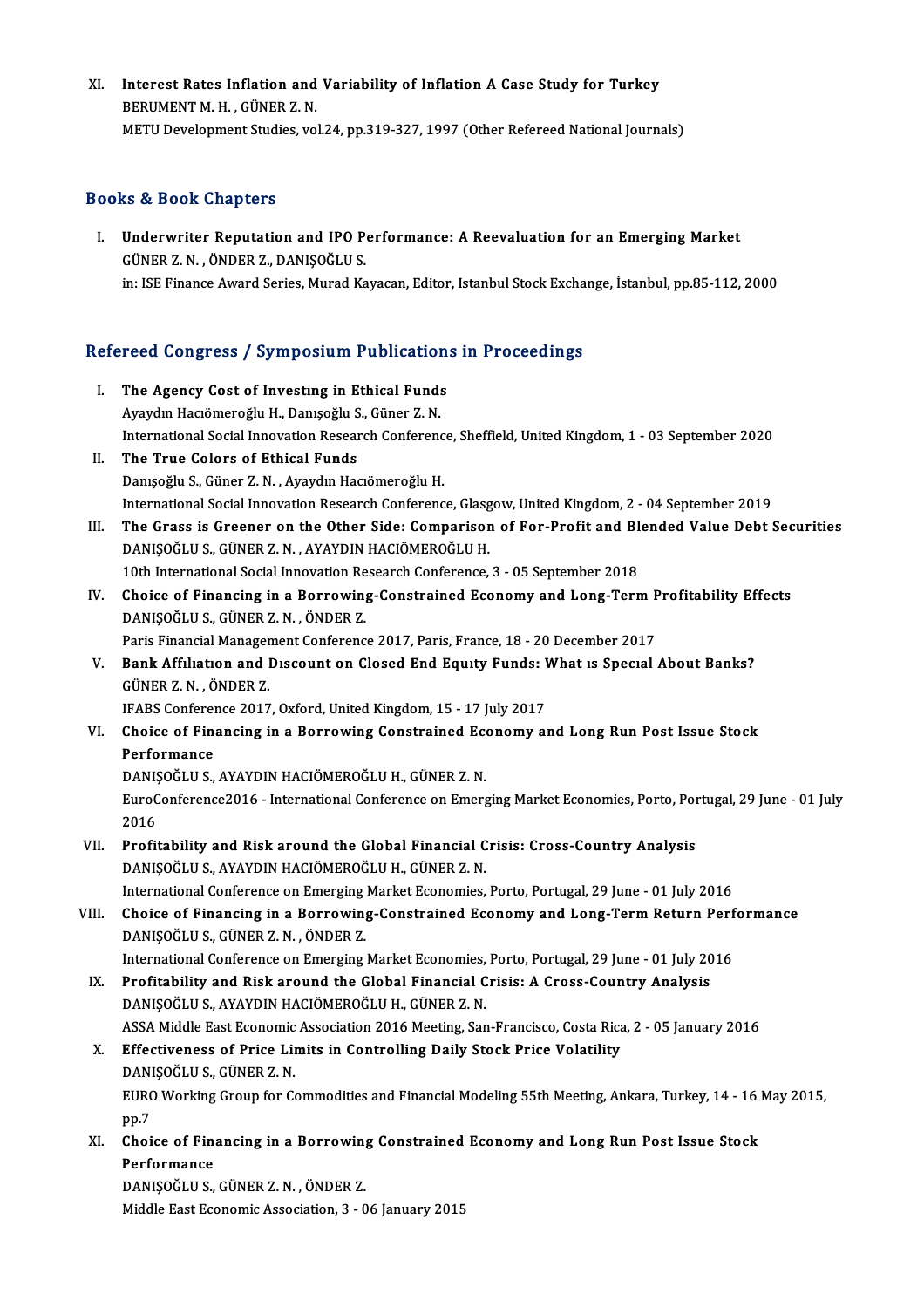| XII.   | Choice of Financing in a Borrowing Constrained Economy and Post Issue Stock Performance<br>DANIŞOĞLU S., GÜNER Z. N., ÖNDER Z.          |
|--------|-----------------------------------------------------------------------------------------------------------------------------------------|
|        | Middle East Economic Association, Boston, United States Of America, 3 - 06 January 2015                                                 |
| XIII.  | A Test of the Pecking Order Hypothesis in the Istanbul Stock Exchange                                                                   |
|        | DANIŞOĞLU S., GÜNER Z. N., ÖNDER Z., TEPE M.                                                                                            |
|        | Middle East Economic Association, Philadelphia, United States Of America, 3 - 06 January 2014                                           |
| XIV.   | Bank Reputation and IPO Underpricing Evidence from Borsa Istanbul                                                                       |
|        | DANIŞOĞLU S., GÜNER Z. N., ÖNDER Z.                                                                                                     |
|        | AIDEA Bicentenary Conference 2013, Lecce, Italy, 19 - 21 September 2013                                                                 |
| XV.    | Do Price Limits Help Control Stock Price Volatility 2                                                                                   |
|        | DANIŞOĞLU S., GÜNER Z. N.                                                                                                               |
|        | ASSA Middle East Economic Association 2009 Meeting, San-Francisco, Costa Rica, 2 - 04 January 2009                                      |
| XVI.   | Economic Growth and Foreign Investment Are MENA Countries Different From Others<br>DANIŞOĞLU S., GÜNER Z. N., ÖNDER Z.                  |
|        | ASSA Middle East Economic Association 2006 Meeting, Boston, United States Of America, 6 - 08 January 2006                               |
| XVII.  | The Champions and the Dark Horses of FDI What Country Characteristics Attract                                                           |
|        | DANIŞOĞLU S., GÜNER Z. N., ÖNDER Z.                                                                                                     |
|        | ASSA Middle East Economic Association 2005 Meeting, Philadelphia, United States Of America, 7 - 09 January 2005                         |
| XVIII. | Underwriter Reputation and IPO Returns A Re Evaluation for an Emerging Market 3<br>DANIŞOĞLU S., GÜNER Z. N., ÖNDER Z.                  |
|        | 15th International Conference on Entrepreneurial Finance and Business Ventures Research, Academy of                                     |
|        | Entrepreneurial Finance 2004 Meeting, Washington, Kiribati, 29 April - 01 May 2004                                                      |
| XIX.   | Capital Flows in the MENA Region What Emerging Country Characteristics Attract Foreign Investors<br>DANIŞOĞLU S., GÜNER Z. N., ÖNDER Z. |
|        | ASSA Middle East Economic Association 2004 Meeting, San Diego, United States Of America, 2 - 04 January 2004                            |
| XX.    | Determinants of Stock Returns Around Seasoned Equity Offerings 2<br>DANIŞOĞLU S., GÜNER Z. N., ÖNDER Z.                                 |
|        | ASSA Middle East Economic Association 2003 Meeting, Washington, Kiribati, 3 - 05 January 2003                                           |
| XXI.   | Performance and Choice of Financing What Do Equity Issues Really Mean<br>DANIŞOĞLU S., GÜNER Z. N., ÖNDER Z.                            |
|        | ASSA Middle East Economic Association 2002 Meeting, Atlanta, United States Of America, 4 - 06 January 2002                              |
| XXII.  | Determinants of Stock Returns Around Seasoned Equity Offerings<br>GÜNER Z. N., DANIŞOĞLU S., ÖNDER Z.                                   |
|        | Global Business and Technology Association Yıllık Toplantısı, İstanbul, Turkey, 11 - 15 July 2001, pp.380-386                           |
| XXIII. | Do Price Limits Help Control Stock Price Volatility<br>DANIŞOĞLU S., GÜNER Z. N.                                                        |
|        | Global Business and Technology Association Yıllık Toplantısı, İstanbul, Turkey, 11 - 15 July 2001, pp.782-789                           |
| XXIV.  | <b>Information Content of Seasoned Equity Offerings</b>                                                                                 |
|        | DANIŞOĞLU S., GÜNER Z. N., ÖNDER Z.                                                                                                     |
|        | Eighth Annual Conference of the Multinational Finance Society, Lake de Garda, Italy, 23 - 27 June 2001                                  |
| XXV.   | <b>Information Content of Seasoned Equity Offerings 2</b><br>DANIŞOĞLU S., GÜNER Z. N., ÖNDER Z.                                        |
|        | ASSA Middle East Economic Association 2001 Meeting, New Orleans, United States Of America, 5 - 07 January 2001                          |
| XXVI.  | Underwriter Reputation and Short Run IPO Returns Evidence from an Emerging Market                                                       |
|        | DANIŞOĞLU S., GÜNER Z. N., ÖNDER Z.                                                                                                     |
|        | ASSA Middle East Economic Association 2000 Meeting, Chicago, United States Of America, 7 - 09 January 2000,<br>vol 2                    |
| XXVII. | Effectiveness of Price Limits in Controlling Daily Stock Price Volatility Evidence from an Emerging<br>Market                           |
|        | DANIŞOĞLU S., GÜNER Z. N.                                                                                                               |
|        | Computing in Economics and Finance 2000 Meeting, Barselona, Spain, 6 - 08 July 2000                                                     |